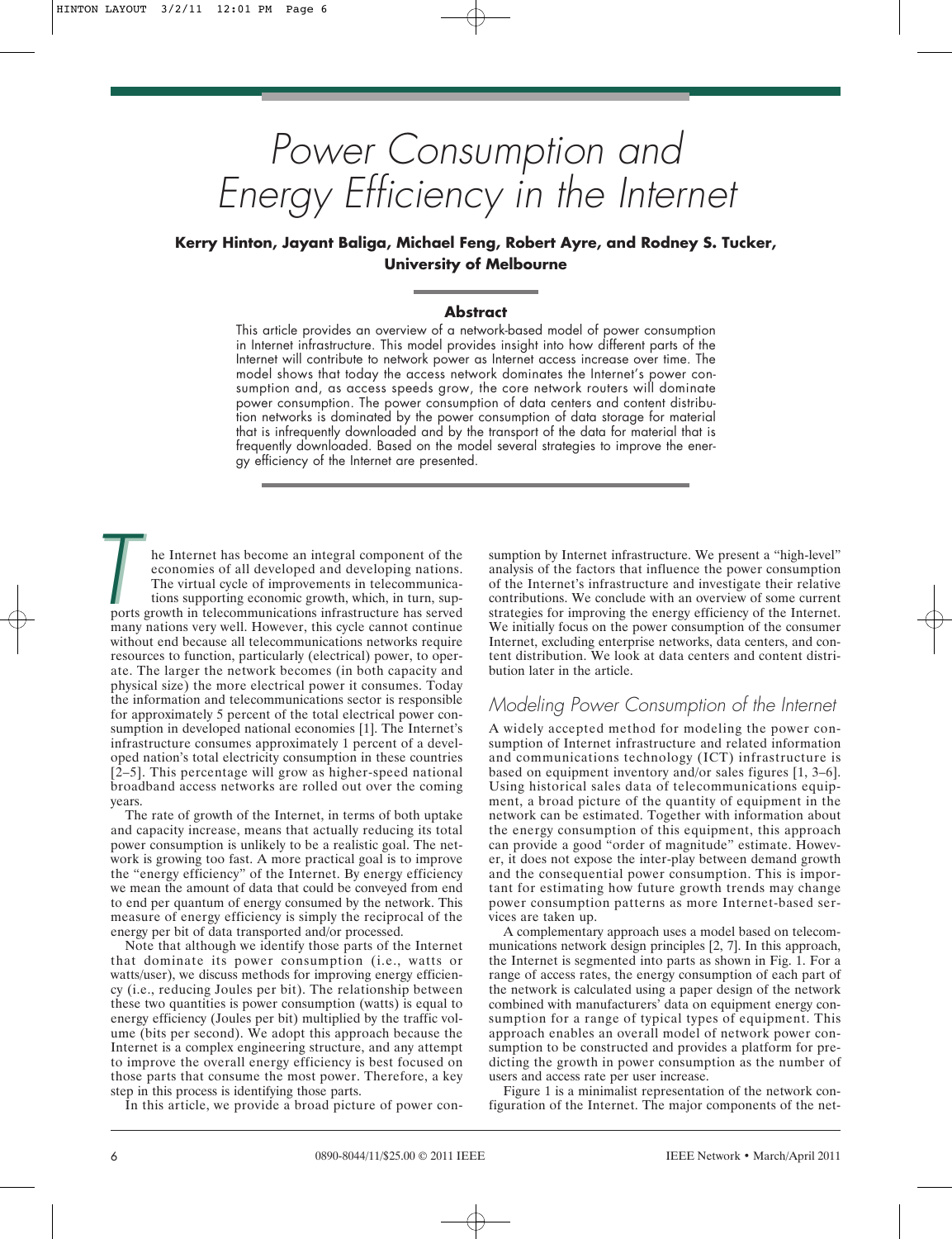

Figure 1. *A high-level network structure with various options for the access network. Also shown are the metro/edge and core parts of the public Internet, and some examples of network data centers and storage networks required to provide web-based services such as IPTV, content distribution, and cloud computing. Power consumption in data centers and content distribution services are not included in the model, and are considered later.*

work are the access, metro, and core networks plus data centers and content distribution networks (e.g., for IPTV). This model is a "first cut" representation of the Internet, and, as such, does not include much of the fine detail of the Internet's true structure and topology. The model does account for the typical hop count for packets that traverse the Internet [8]. The refinement to include a more realistic representation of the Internet's topology is ongoing.

The access network connects individual homes and businesses to their local exchanges. There is a range of technologies in use today and undergoing development. Digital subscriber loop (DSL) uses the copper pairs originally installed to deliver fixed-line telephone service. Fixed-line telephone service, which uses the bandwidth below 3.4 kHz, is left in place, and the higher-frequency bandwidth is used for broadband services. Fibers to the premises (FTTP) installations most commonly use a shared passive optical network (PON) or a point-to-point (PtP) Ethernet connection. In a PON, a single fiber from the network node feeds one or more clusters of customers through a passive splitter. An optical line terminal (OLT) is located at the local exchange, and serves a number of access modems or optical network units (ONUs) located at each customer premises. ONUs communicate with the OLT in a time multiplexed order, with the OLT assigning time slots to each ONU based on its relative demand. In a PtP access network, each ONU is directly connected to the local exchange with a dedicated fiber to the exchange.

In areas where the copper pairs are in good condition, a fiber-to-the-node (FTTN) technology may be used. This technology uses a dedicated fiber from the local exchange to a DSL access multiplexer (DSLAM) located in a street cabinet close to a cluster of customers. A high-speed copper pair technology, such as very-high-speed DSL, is used from the cabinet to the customer premises. In areas where copper and fiber are not available or feasible, wireless can provide Internet access. Technologies for this include WiMAX, High Speed Packet Access (HSPA), and Universal Mobile

Telecommunications System (UMTS). For wireless access a wireless modem, located in the customer premises, communicates with a local wireless base station, which, in turn, is connected to the central office.

The local exchanges (or central offices) in a city are connected to each other and to other cities via the metro/edge network. This network also provides connection points for Internet service providers (ISPs). The metro and edge network serves as the interface between the access and core networks. The metro and edge network includes edge Ethernet switches, broadband network gateway (BNG), and provider edge routers. Edge Ethernet switches concentrate traffic from a large number of access nodes uplink to two or more BNG routers. The edge switch connects to two or more BNG routers to provide redundancy. The BNG routers perform access rate control, authentication, and security services, and connect to multiple provider edge routers to increase reliability. The provider edge routers connect to the core of the network.

The core network comprises a small number of large routers in major population centers. These core routers perform all the necessary routing and also serve as the gateway to neighboring core nodes. The core routers of any one network are often highly meshed, but have only a few links to the networks of other providers. High-capacity wavelength-division multiplexed (WDM) fiber links interconnect these routers and connect to networks of other operators.

We initially focus on the power consumption of the consumer Internet, excluding enterprise networks, data centers, and content distribution, returning to these later. We do not address here the energy consumption of equipment within the home network. The home network can take many forms, ranging from a passive cable linking a PC to a modem, through to a multimedia gateway with wired and wireless connections to video, voice, and computing appliances, potentially also including other networking hardware. A study of such networks and their energy consumption is beyond the scope of this article.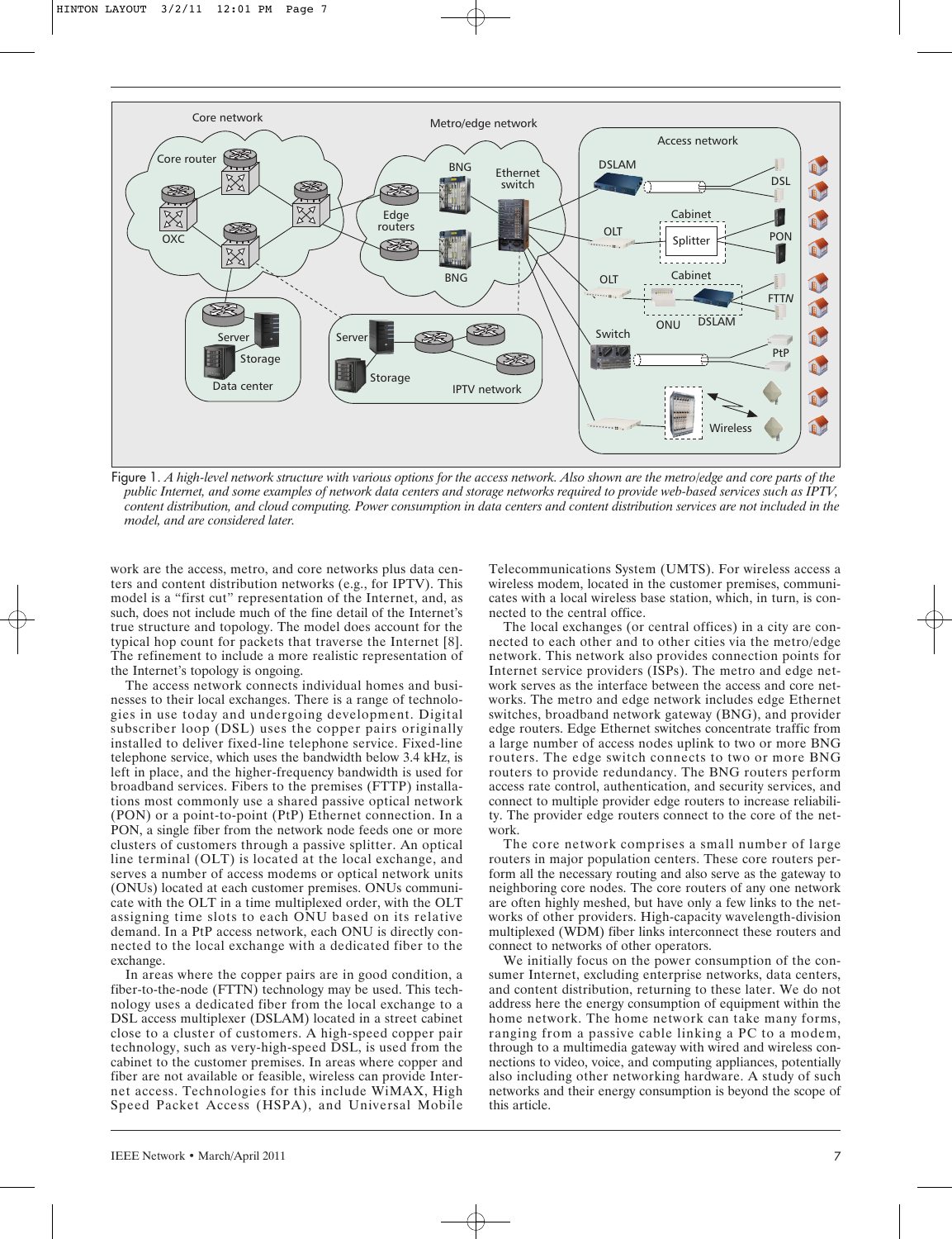# Estimating Power Consumption

To estimate the power consumption of the Internet's infrastructure, an access bit rate (in bits per second) is selected. Knowing this access rate and the access technology being used (asynchronous DSL [ADSL], PON, wireless, etc.), and the network design rules, one can calculate the capacity that must be handled by the telecommunications equipment in the access, metro, and core networks. For example, if the access network is a PON (Fig. 1), the design rules may allocate 32 households to be connected to each OLT card port located in the local exchange. Assuming the access rate per user is 10 Mb/s, the total capacity that must be handled by the OLT port is 320 Mb/s. As the access rate increases, so does the capacity that must be handled by the OLT.

The central office (local exchange) houses many OLT cards, which are connected to an Ethernet switch in the metro/edge network, as depicted in Fig. 1. This switch will have a maximum capacity, and the number of OLT cards it can accommodate determines the number of switches required to deal with this capacity. This procedure is repeated to estimate the total traffic within the edge and core networks as well as the amount of equipment required across the whole network. Using representative equipment for each part of the network and employing the manufacturers' specifications for that equipment, one can calculate the numbers of devices required to satisfy the total capacity generated by the chosen access rate. Knowing the power consumption specifications of the equipment provides the information required to calculate the power consumption of the various parts of the network.

Although the results in the plots below are smooth, this is an artifact of the approximations required to make analysis tractable. The model is based on evaluating equipment with adequate capacity to cope with the total demand (plus overprovisioning for redundancy and growth). However, most network equipment has a relatively flat load vs. power profile; thus, deploying the next set of equipment to cope with an increase in traffic causes a step increase in power consumption. The actual power consumption would show a step-wise form close to the smooth lines in these figures. The results presented correspond to averaging out these deployments over the whole network, thereby producing the smoothed traces.

# Principal Contributors to Overall Power Consumption of the Internet

Due to space limitations in this article, we now focus on a high-level view of the contributors to the power consumption of the Internet. To do this we identify a number of key contributors.

## Network Equipment

The physical network equipment in the network is the major contributor to the power consumption of Internet infrastructure. This includes equipment in the access, metro, and core networks.

- Three technologies dominate the access network. These are fiber (for PON and P2P), copper (for ADSL, VDSL, and hybrid fiber coax [HFC]/cable modem) and wireless. The aggregation of traffic, via statistical multiplexing, from end users is an important function of the access network.
- The metro network includes providing a gateway into the metro and core networks. Local traffic requires routing around city central and suburban areas. The rest is routed into the core network.
- The core network involves core routers and an intercity/international communications system that transport Internet traffic between the core routers.
- Many Internet services provided to access users require exchanging information between the end users and service providers' points of connection to the Internet (often called a point of presence or POP). The transport of this data is "backhaul" and mainly uses wireless or Ethernet transport.
- Network equipment must be powered and cooled. This includes the provision of DC power to the racks that house the equipment and the provision of an uninterruptible power supply (UPS) that ensures continuity of power to the network equipment.

## Capacity Planning

Telecommunications network owners need to allow for traffic peaks, future growth, and the protection/restoration of services. This requires some overbuilding of the network which, in turn, increases the power consumption of the network. Sections of the metro/edge and core networks can be 100 percent or more overbuilt depending on the network design policies of the owners.

## Services/Cloud Facilities

A significant amount of Internet traffic arises from a wide range of web-based services and resources available to end users via the Internet. Examples of these include cloud services, content delivery, and storage as a service. The data centers that provide these services require significant amounts of equipment and power to function. For example, content services require servers that store the data/content and regulate access to it. Other services require servers hosting, processing, and searching for data. The machines that provide these services are usually networked via a local or wide area network. These networks also consume energy.

#### Demographics

The Internet is an intra- and international network. The physical distance between population centers has a direct impact on the power consumption of the network. Another important demographic factor is the density of the premises in the population centers. Widely spread premises will require more power to connect to the local exchange.

### Service Scenarios

Power consumption is strongly influenced by the type of service being provided. The network will provide the following types of services:

- Shared services: Quasi-real-time or non-real-time shared services such as email, web browsing, and video or audio download, for which short delays are acceptable. These services can be oversubscribed in that many users may share the bandwidth provided without noticing any degradation in speed.
- Dedicated services requiring quality of service (QoS): These include services such as telephony (voice over IP, VoIP), Internet TV, conferencing, and virtual classrooms. These services cannot be oversubscribed. Dedicated capacity for each service must be provided through the access and backhaul networks to the server that is providing the content or service.
- Real-time services delivered to multiple users via multicast. Such services might include broadcast video, near-video-ondemand, and Internet radio. One copy of each requested service is streamed to a switch near the requesting customer(s) and replicated to all requesting customers connected to that switch.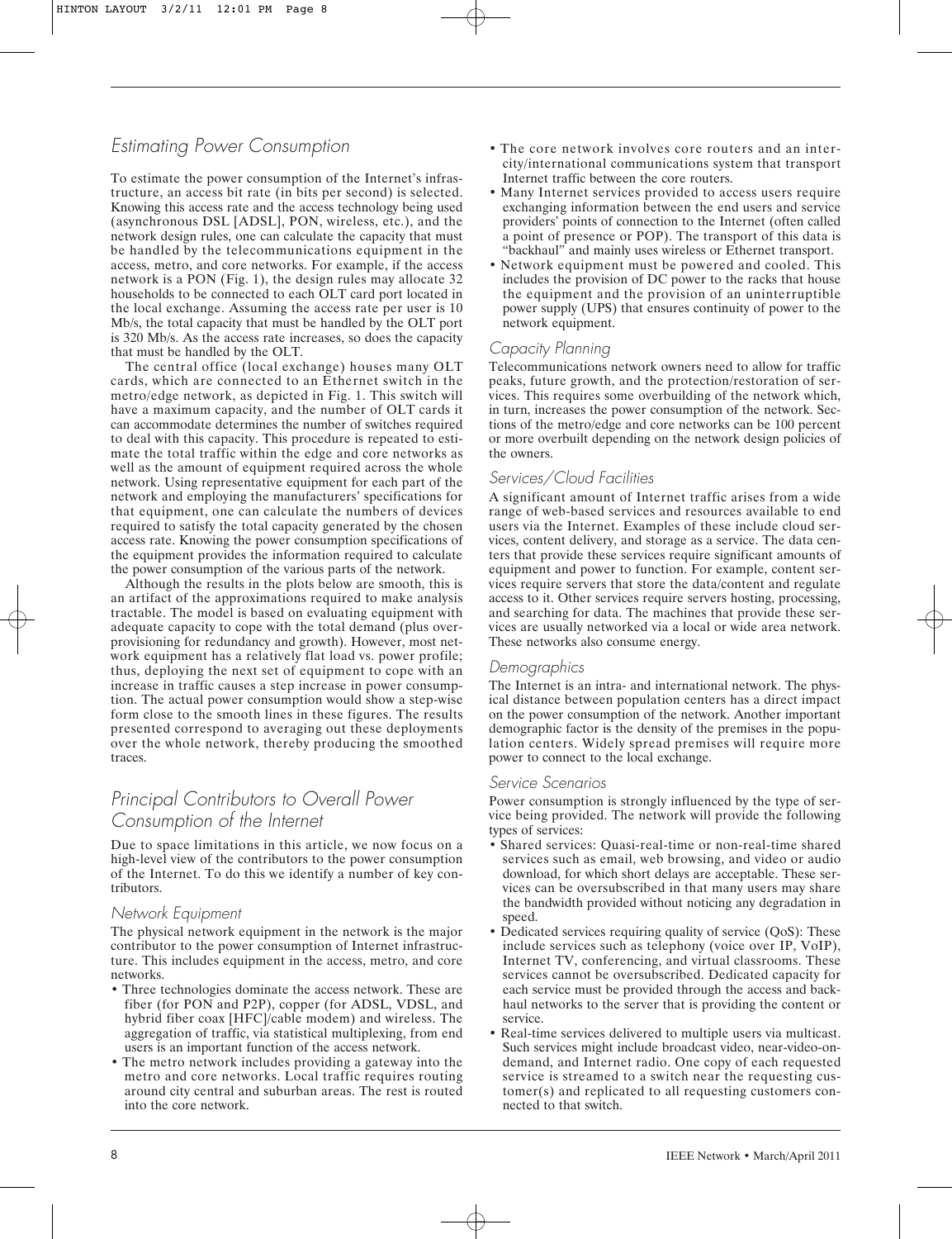

Figure 2. *Power consumption per user for several access network technologies for a range of access rates. Wireless-based (WiMAX, 3G/UMTS) access networks are the most power demanding and fiber based networks the least [9]. Also indicated is the approximate year corresponding to the given access rate assuming 40 percent per annum traffic growth.*

#### Service Management

All networks and the services they provide must be monitored and managed to ensure they are operating to expectation. These functions add to network power consumption because they require specialized systems and equipment to be inserted into the network.

The focus of this article is on network equipment, not on equipment and networks located within the home. Therefore the analysis does not go beyond the DSL modem/ONU/cable modem/wireless home network gateway or modem.

It is clear that the power consumption of Internet infrastructure is influenced by many factors. These factors often interplay with each other. For example, content distribution centers may communicate with each other and their customers via the public Internet or a private network; depending on demographic factors, this may be over very long distances.

These alternatives can have a significant impact on the power consumption of these services.

## Where the Power Goes

We have used the analytical methods described above to develop a picture of power consumption in Internet infrastructure and to gauge which parts of the network consume the most power. The details of this work are given in [2, 9–11]. In the following sections we present an overview of some of the key findings of our work. We start with the power consumption of access networks. The details of the analysis are in [9], and some key results are shown in Figs. 2 and 3, which present the power consumed per user as a function of the access rate provided to the user.

We characterize the access rate available to each customer by the access rate advertised and sold to customers by ISPs. However, the metro/edge and core networks are designed by network operators to provide some lower worst-case minimum transmission rate to every customer, taking advantage of the bursty nature of customer Internet traffic. The ratio of the advertised access rate to this minimum per-user rate is referred to as the oversubscription rate. Although the oversubscription rate applied by network providers is typically much higher for wireless access networks than for wired access networks, to facilitate a fair comparison we model the same across all access networks. Note that as the use of the consumer Internet for streaming real-time services increases, high oversubscription ratios will become unsustainable. The results plotted below are based on an oversubscription ratio of 25.

Figure 2 shows that wireless networks such as WiMAX and third-generation (3G)/UMTS consume significantly more power per user than fiber-based access for all but the lowest of access rates. High-speed wireless access is becoming increasingly popular because it provides mobility and ease of access to the Internet. However, unless the energy efficiency of wireless access is improved, its growing popularity may be unsustainable.

Figure 2 shows that fiber-based access networks are the most energy-efficient technologies when high rates are



Figure 3. *Power consumption of Internet infrastructure with PON access. The plot includes power consumption of WDM links, core routers, metro and edge network. Plot a) is based on 2010 technology. Plot b) assumes an annual energy efficiency improvement of 10 percent for equipment in the metro/edge and core networks not including data centers and content distribution networks [2]. Both plots include the approximate year corresponding to the given access rate assuming 40 percent per annum traffic growth.*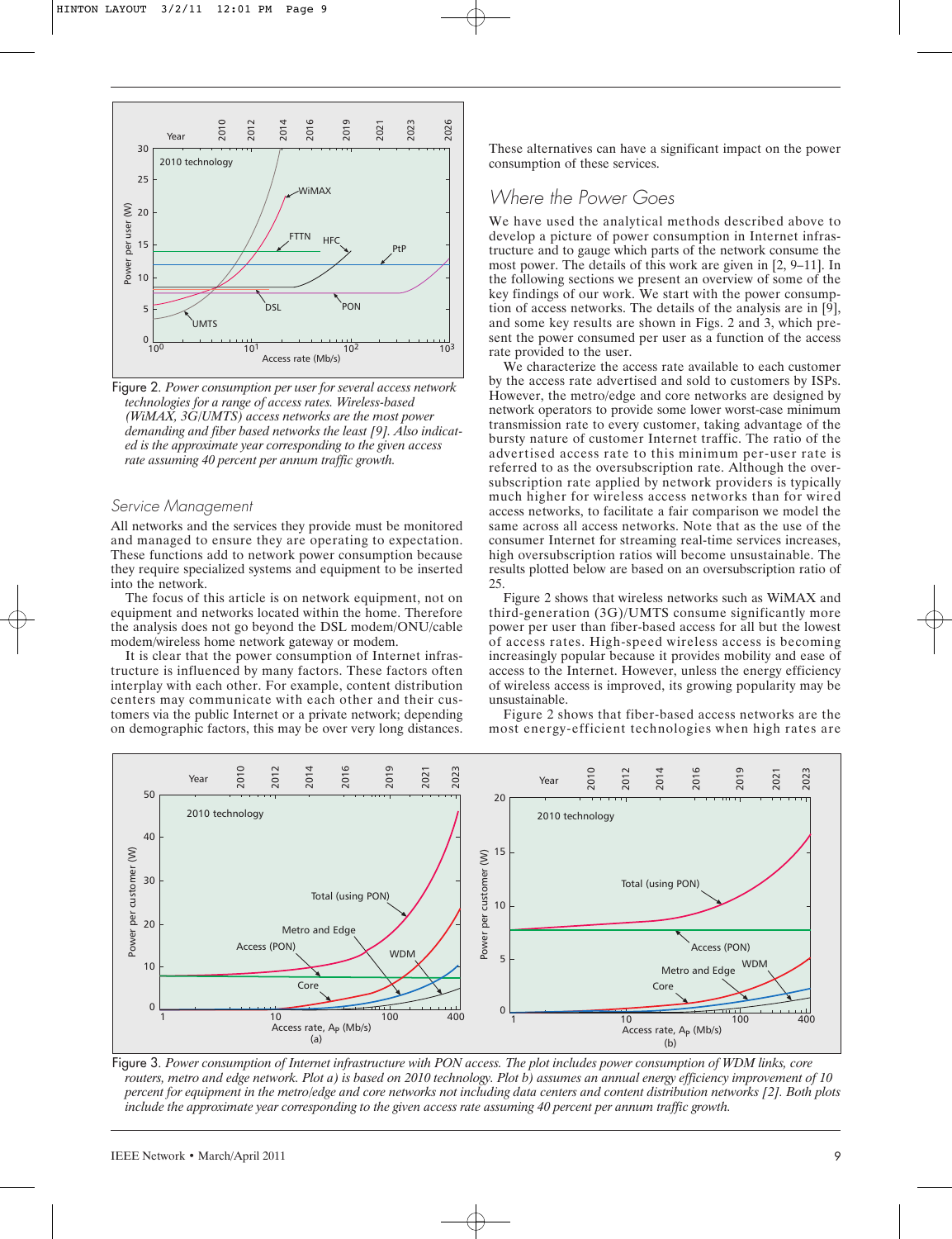

Figure 4. *A Pareto analysis breakdown of power consumed by a core router. The abbreviations are: PS&C: power supply and cooling. FE: forwarding engine. SF: switching fabric. CP: control plane. I/O: input/output cards. B: buffers.*

required. Figure 3 is a plot of the key contributors to power consumption (per customer) of the Internet as a function of the access rate for fiber-based access. The plot is based on 2010 commercially available technology. Over recent years the annual increase in access data rate has been about 40 percent per annum. The calculations used to derive Fig. 3 have included factors to account for power supply, cooling, demographics, service scenarios, capacity planning, and service management contributions that appear in the above list. Cloud and content distribution services are discussed below.

Figure 3 shows that for low access rates, Internet power consumption is dominated by the access equipment (i.e., the equipment used to connect the home to its local exchange); in particular, the ONU located in the home. As access rates increase, the core network power consumption increases and will ultimately surpass access power consumption. Whereas the power consumption of a home ONU or gateway is independent of its access speed, as access rates increase, the volume of traffic in the core must increase. This, in turn, requires a significant increase in the amount of routing equipment and consequential power consumption to such an extent that the core routers dominate power consumption at high access rates. The power consumption growth shown in Fig. 3a assumes 2010 technology in the metro/edge and core networks at all access rates. This plot shows that without ongoing technology improvements, the power consumption of the Internet's infrastructure will grow exponentially toward unsustainable levels due to the demands on the core routers. In reality, there will be improvements in energy efficiency during the time it takes for networks to evolve to higher access speeds. Figure 3b shows the power trends assuming a 10 percent annual improvement in energy efficiency of the metro/edge and core network equipment. This is a realistic improvement rate for networks in which the latest generation of equipment is deployed to accommodate increasing demand [2, 7].

Figure 3 shows that the metro/edge network as well as the optical communications systems that connect between the core equipment do not dominate power consumption. The metro/edge equipment does not have to deal with the volume of traffic that occurs in the core. The WDM optical communications systems that connect the routers are relatively energy efficient in that they can transport substantial capacity at low power.

Because the core routers will dominate power consumption at high data rates, we now turn our attention to these routers.

The relative power consumption of subsystems within a core router is shown in Fig. 4 [12, 13]. A fully loaded core router consumes approximately 10 nJ/b when it processes IP packets [2, 13]. The forwarding engine, power supply, and cooling within the router contribute around 65 percent to its total power consumption [12].

# Improving Energy Efficiency of the Internet

From Fig. 3 it is clear that the two main areas requiring attention in the context of overall power consumption are the access networks (in particular the home terminal equipment) and the core network routers. The challenge of addressing home terminal equipment has been addressed by the European Union (EU), which has published power consumption guidelines for this equipment. This voluntary code of conduct is designed to improve the energy efficiency of all broadband home equipment sold within the EU [14]. This forms part of the strategies developed in the EU code of conduct.

Three effective strategies to improving equipment energy efficiency are:

- Require equipment to reduce its power consumption when not in use. This low-power state is often referred to as a "sleep" or "idle" state and can be implemented by shutting down those parts of the device that are not needed when the equipment is not communicating. The entire device cannot be turned off because it will lose contact with the Internet. A small amount of power must be used to ensure that the Internet is aware the device is available and is able to awaken the device when required. Because modern electronics can operate at very high speeds, even very short (much less than 1 s) sleep states can be very effective in reducing power consumption [15].
- Reduce the processing rate of a device when its work load is low. Many devices can operate over a range of bit rates. Electronic circuits consume less power when operating at a lower speed. Thus, when the traffic load on a device is low, power consumption can be reduced by lowering the speed at which the device operates. This is often referred to as rate adaptation [15].

These approaches are being applied to make the Ethernet protocol more energy efficient and can be applied across many parts of the Internet. [16]

- Improving the energy efficiency of core routers. This will require either improving the signal processing technology within the router or changing the function of the router. Also, strategies for dimensioning the core network to improve energy efficiency will become increasingly important in the future as the core network starts to dominate power consumption. These strategies have been the subject of significant research over recent years.
- Deploy the most energy-efficient access network technology available. The dominance of access network equipment in today's network is a clear focus for improving the energy efficiency of the Internet.

One proposal has been to replace the electronic circuitry within a router with photonic circuits. This approach is motivated by the expectation that photonic switching technologies can operate at far higher speeds than electronics. Current trends indicate that the maximum processing speed attainable by electronics in the next few years will be about 100 Gb/s, while photonics holds the promise of attaining speeds over 10 Tb/s. It has been proposed by some researchers that many electronic routers could be replaced with far fewer photonic machines, thereby reducing overall power consumption. Unfortunately, power consumption trends to date for the key photonic signal processing technologies do not support this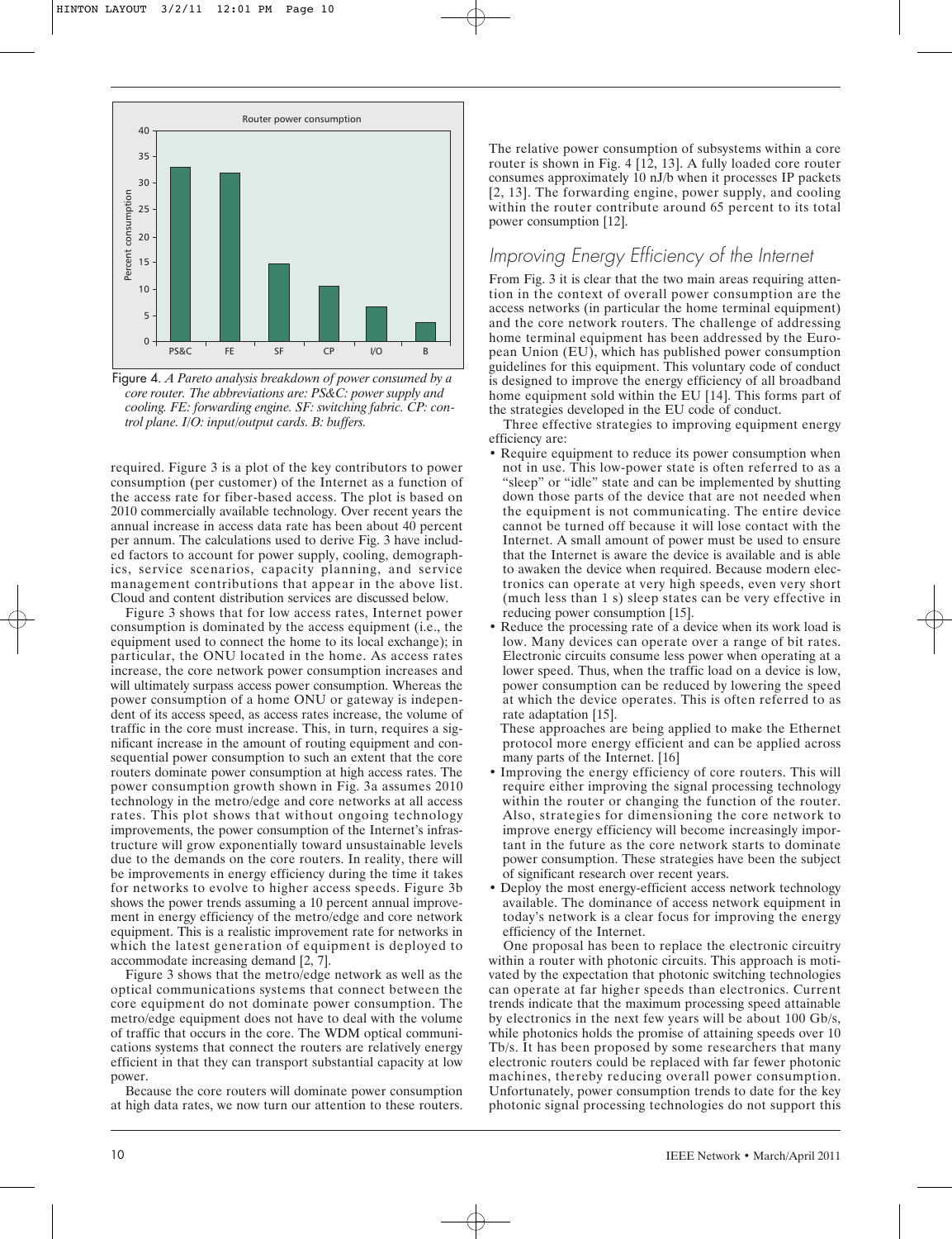

Figure 5. *Traffic flow (grey dashed line) in a node with SDH/SONET and WDM layers: a) all traffic is passed up through the lower layers and processed by the IP router; b) traffic is processed by the SDH/SONET switch, bypassing the IP router; c) Traffic is switched by the optical cross-connect, bypassing both the SDH/SONET and IP layers. Lower layers are progressively more energy efficient.*

scenario. Today complementary metal oxide semiconductor (CMOS) is about five orders of magnitude less energy consuming than the photonic technologies [17]. Furthermore, while CMOS has shown a trend of continually decreasing power consumption, the photonic technologies are showing very little improvement [18]. The net effect of this is that, whenever intensive signal processing or computation is required, electronics is the most energy-efficient technology available.

Another option is to re-architect networks to reduce the traffic processed in the IP routers. In this approach the network would be redesigned so that a large proportion of Internet traffic bypasses routers in the core network [12, 19, 20]. As Internet traffic travels between its source and destination, on average it is processed by about 14 routers. These routers are not directly connected. Rather, they communicate via optical communication systems that use the synchronous digital hierarchy/synchronous optical network (SDH/SONET) protocol. The physical connections are based on WDM in which many independent optical channels propagate through fibers deployed around the globe. IP routers can be considered as sitting at the top level of a multilayer stack of equipment, as depicted in Fig. 5. Processing traffic at the IP level (Fig. 5a) typically requires about 10 nJ/b. Processing at the SDH/SONET layer (Fig. 5b) requires around 1–3 nJ/b and in the WDM layer (Fig. 5c) less than 1 nJ/b [2,19]. Therefore using SDH/SONET and WDM to bypass the routers reduces the size and power consumption of the routers in the core of the network because much of the traffic is processed at the more energy-efficient SDH/SONET and/or WDM layers [19].

## Content Distribution and Data Centers

We now consider content distribution networks with a focus on video distribution. The provision of video and TV content via the Internet (e.g., IPTV) is a key driver of Internet growth. As these services grow the power consumption of the equipment required also increases. Adopting the same networkmodel-based approach, the energy required to download content from a data center can be calculated. A content distribution network can be connected via the Internet or a private network. (Both options are shown in Fig. 1.) The difference is that content distribution via the Internet results in the content traveling through several routers, each adding to the power consumption of the distribution. Using a private network avoids the routers, but requires a privately owned (and paid for) network to connect content directly to the local distribution point.

IPTV, like most content, is typically stored on hard disks in a data center which has its own internal network. When the

content is requested it must be retrieved from the appropriate disk within the data center, and transmitted from the data center to the metro Ethernet edge switch and down to the TV set-top box (STB) in the home. To calculate the power consumption of this process, a file size is chosen (e.g., a 2 hour standard definition movie is about 1.8 Gbytes) and the number of request per hour for that movie. Given this and using typical equipment power consumption figures, the network equipment required to provide the movie to the STB is determined, and the power consumption for the download is calculated. For a given file size, the energy per download depends on the number of downloads per hour. The results for a 1.8 Gbyte file (2 hour standard definition movie) are shown in Fig. 6. In this example the movie is replicated in 20 data centers spread across

a service area.

Looking at Fig. 6, we see that the power consumed by storage of the content (on hard disks) is constant and independent of the number of downloads per hour; it is set by the power consumption of spinning the disks. The power consumed by the servers that respond to customer requests for content and extract the content from the disks, and the power required to transport the content from the data center to the customer depend on the number of requests for the content. This means the energy per download being dominated by the storage (disk) power when there are only a few downloads per hour. If the content is popular, resulting in many downloads per hour, the energy per download is dominated by servers and the transport network because the storage power is shared amongst many customer requests.

Therefore, popular content should be stored closer to the user, meaning there will be multiple copies of popular content geographically spread across the network. This also reduces the number of routers the content must pass through to reach the user. For less popular content, fewer copies should be stored in centralized sites. The most energy-efficient solution is a compromise between the number/location of the stored copies and transport to the user's home. The precise details of the traces in Fig. 6 and the optimal deployment of the video copies depend on the popularity of the content.



Figure 6. *Power consumption per download for a standard definition 2 hour video that has 20 copies replicated in data centers [10].*